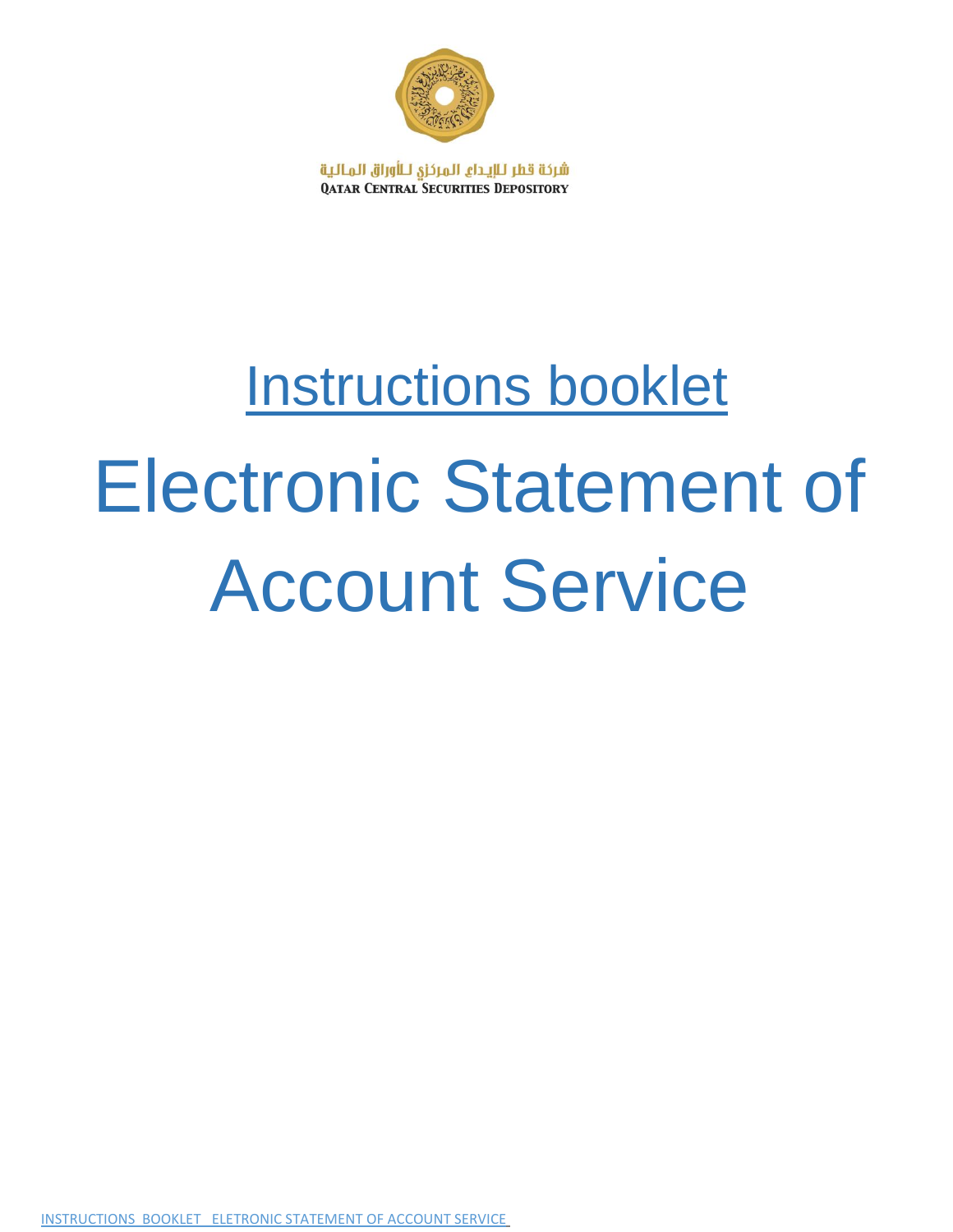

# About the service:

This document presents the main steps of requesting the electronic statement of account service for the registered investors in Qatar Central Securities Depository (QCSD). This service offers the possibility of getting an electronic version of statement of investor's personal account through QCSD website.

### **Note:**

- **1. If the investor is Individual (Qatari citizens and residents), he has to register in the National Authentication System before register in QCSD website.**
- **2. If the investor is individual (Non resident) or company, the Mobile number should be registered in QCSD, Otherwise the investor should came to QCSD Customer services to update his information.**

## First: Registration:

These steps are mandatory if the investor doesn't have a username:

- Open the following link for Qatar Central Securities Depository website: https://www.qcsd.gov.qa/en/
- Click on Registration link as shown below.

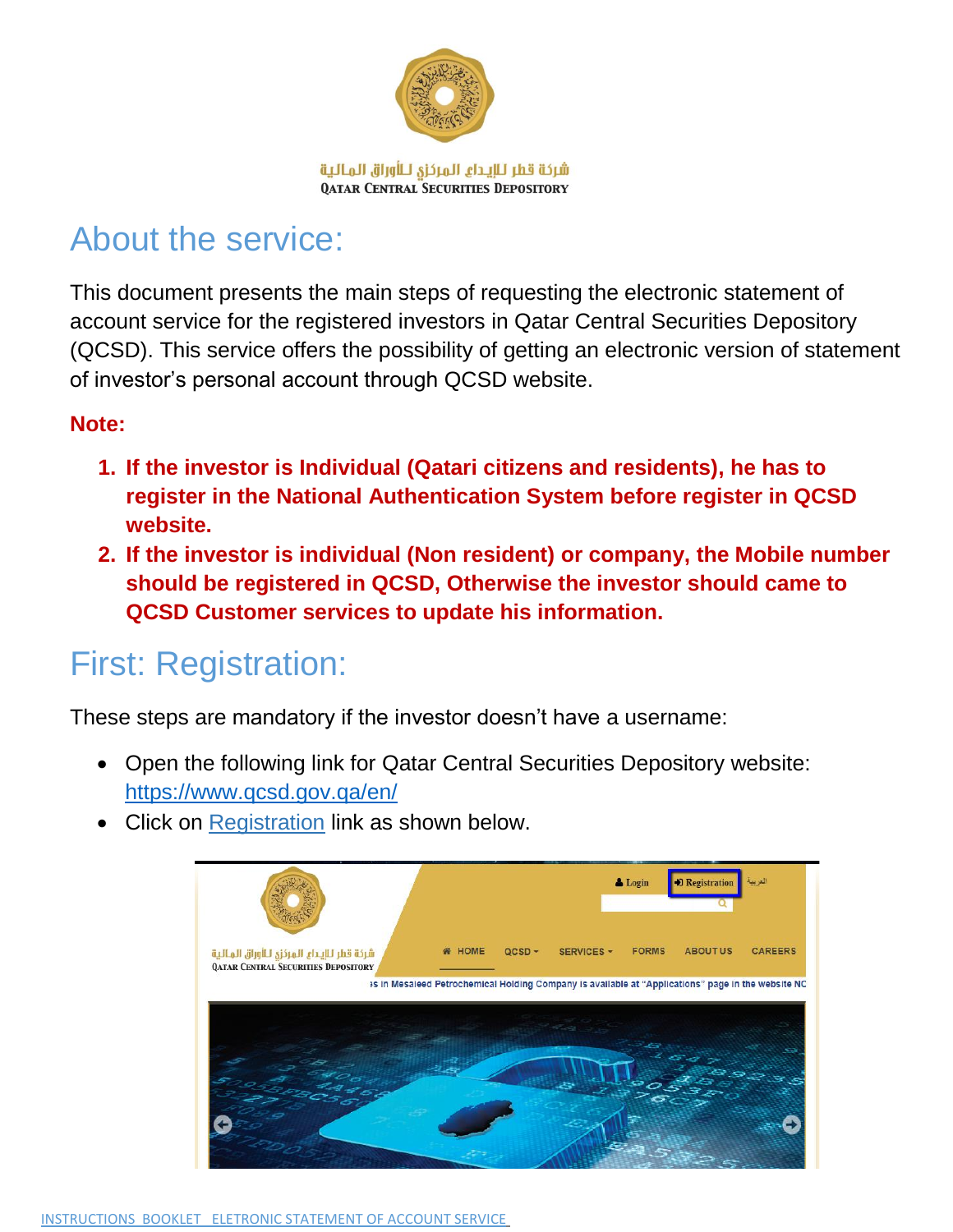

- The Investor will be redirected to the registration page
- The investor should choose the Account type.



**1. Registration of individual (Qatari citizens and residents)**

 Once the investor choose this option, the National Authentication System (NAS) options will be displayed.



- If the investor doesn't have account in the National Authentication System, he will be redirect to the NAS registration page, after completing the registration He should return to QCSD registration page and follow the previous steps.
- If the investor has an account on NAS the registration form will be displayed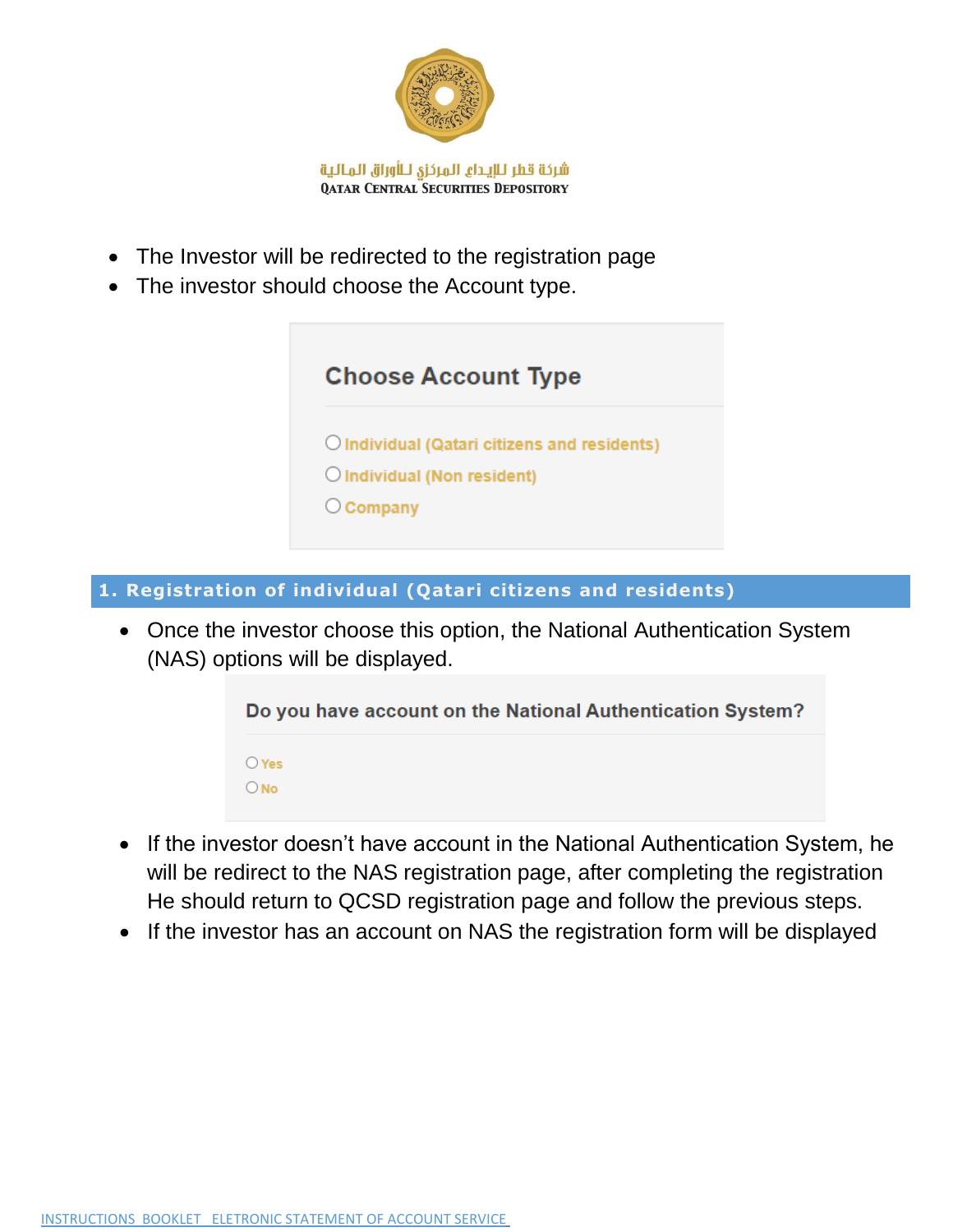

The investor should fill the mandatory fields (NAS username, NAS password

and NIN Number), in the register page and click on  $\sqrt{\frac{1}{1-\frac{1}{1-\frac{1}{1-\frac{1}{1-\frac{1}{1-\frac{1}{1-\frac{1}{1-\frac{1}{1-\frac{1}{1-\frac{1}{1-\frac{1}{1-\frac{1}{1-\frac{1}{1-\frac{1}{1-\frac{1}{1-\frac{1}{1-\frac{1}{1-\frac{1}{1-\frac{1}{1-\frac{1}{1-\frac{1}{1-\frac{1}{1-\frac{1}{1-\frac{1}{1-\frac{1}{1-\frac{1}{1-\frac{1}{1-\frac{1}{$ SOA will be activated automatically.

 The investor will be redirect to the login page, he will fill the form with NAS username, NAS password to access QCSD services.

#### **Registration of individual (nonresident) and company**

## **The Mobile number should be registered in QCSD, Otherwise the investor should came to QCSD Customer services to update his information.**

• if the investor choose individual (nonresident) or company, he should fill all

Register the data and click on

- The investor will be redirect to OTP Page and should receive an SMS with One Time Password.
- Once he enter the OTP the E-SOA will be activated automatically.

## Second: Link Supplementary NIN:

If the investor has already an activated account: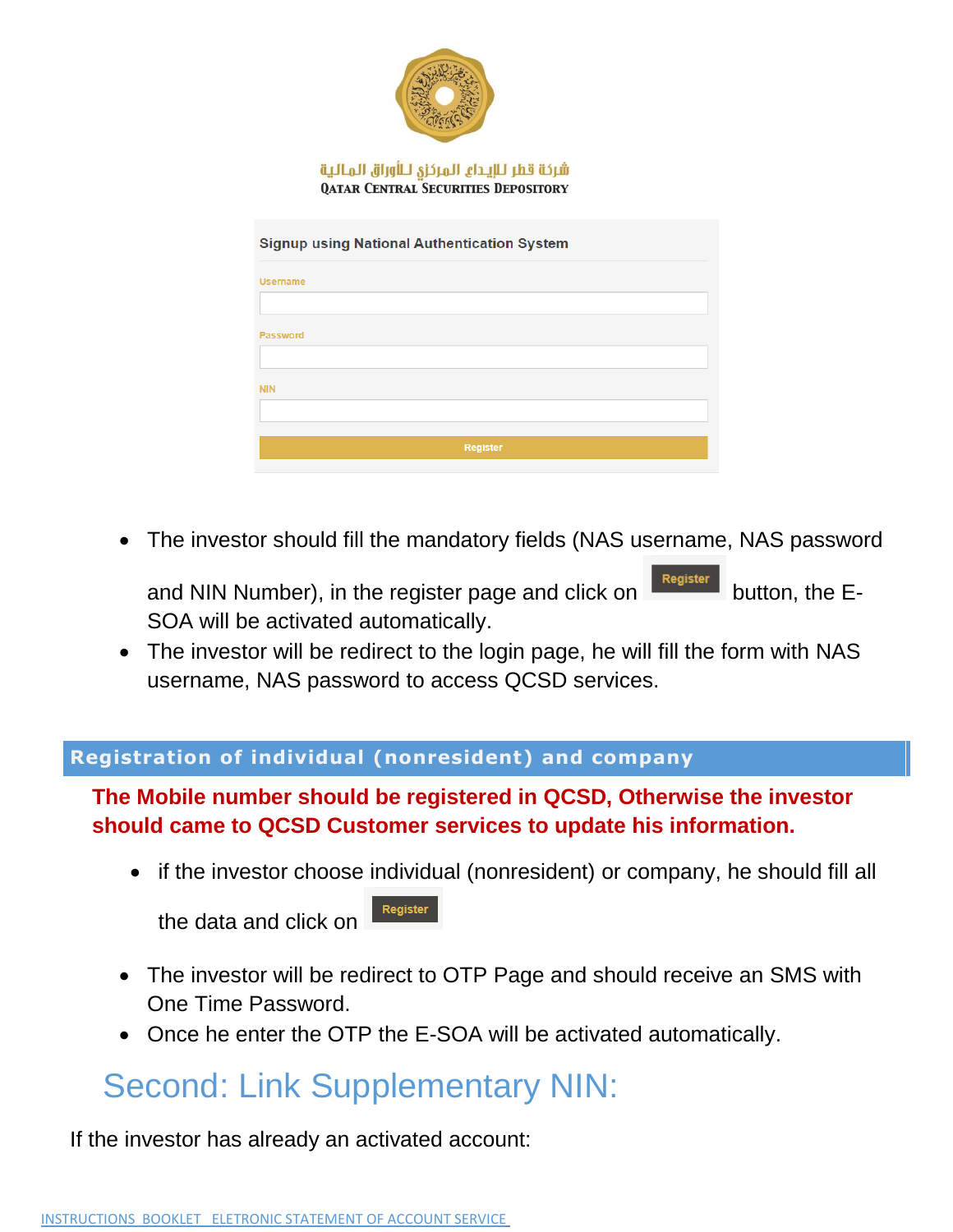

1. Open the following link for Qatar Central Securities Depository website: https://www.qcsd.gov.qa/en/

2. Click on Login link as shown below.



3. The Investor will be redirected to the Login page, Enter His/Her Username and password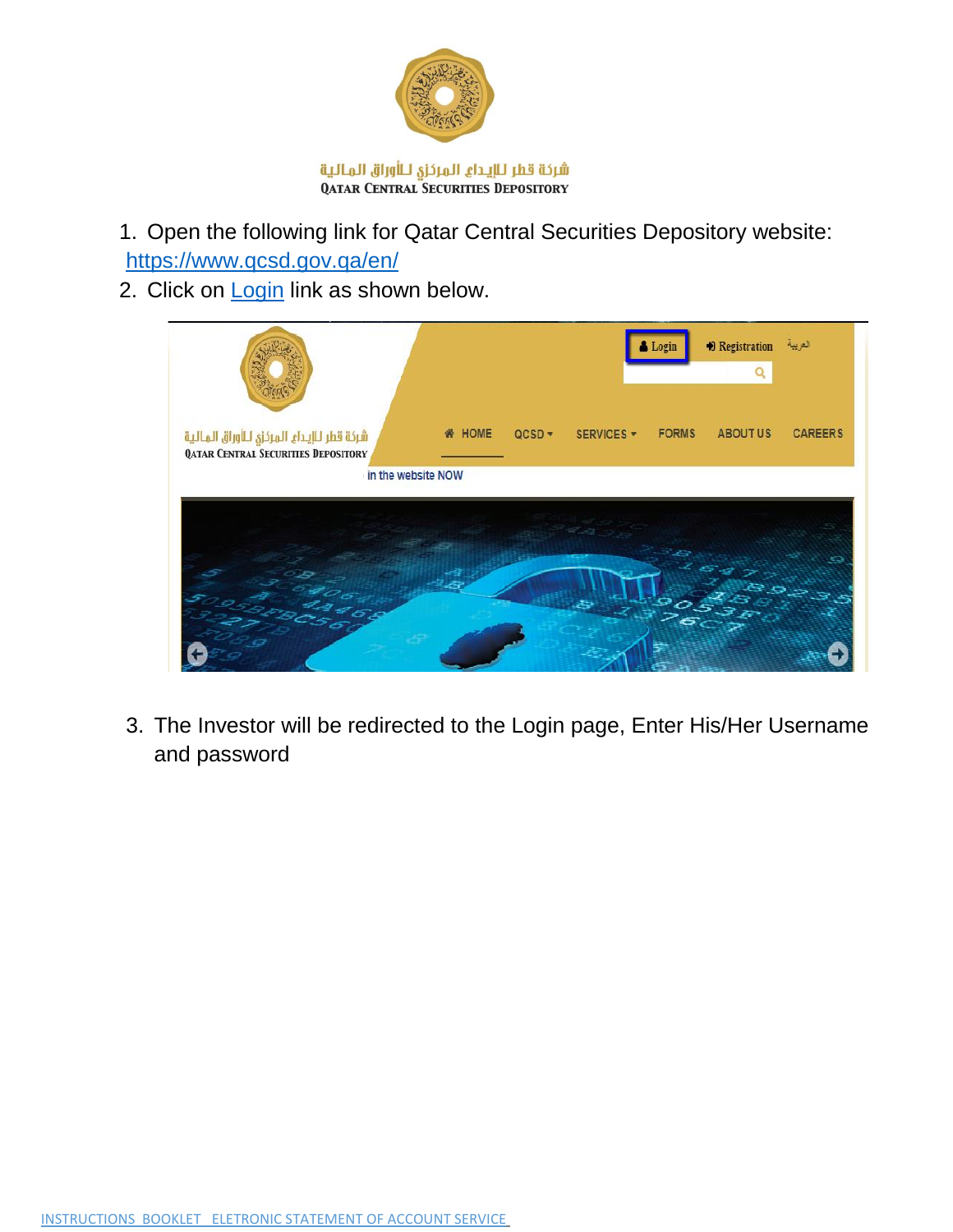

## Login

| <b>Username</b>              |
|------------------------------|
| Password                     |
| Log in                       |
| <b>Forgot Your Password?</b> |
|                              |

- 4. The Investor should click on "Link Supplementary NIN" in the Electronic Services Menu.
- 5. He will be redirect to the form, the investor is requested to fill-in all mandatory

**Submit** 

fields and click on **button**.

- 6. The investor should receive email with his application form attached.
- 7. The investor should print the form, sign it and bring it in person to Qatar Central Securities Depository building or fax it to (44221563, 44221560) or send it by email to (info@qcsd.gov.qa) along with the required document(s) mentioned in the email in order to activate the service.